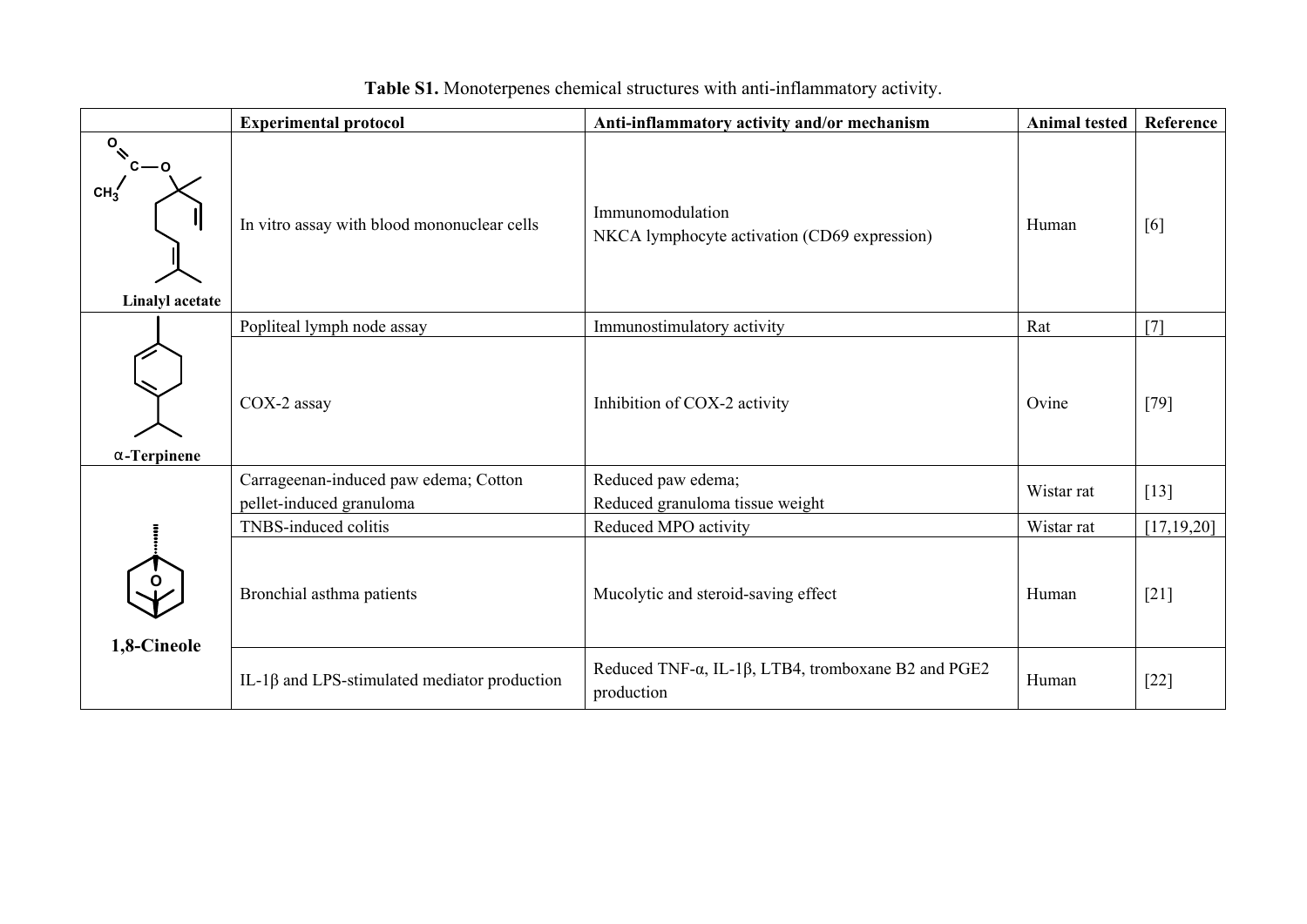|                  | <b>Experimental protocol</b>                                                                                                                                                                                                                                          | Anti-inflammatory activity and/or mechanism<br><b>Animal tested</b>                                                                       |               | Reference          |
|------------------|-----------------------------------------------------------------------------------------------------------------------------------------------------------------------------------------------------------------------------------------------------------------------|-------------------------------------------------------------------------------------------------------------------------------------------|---------------|--------------------|
|                  | Lymphocytes;<br>LPS-stimulated monocytes                                                                                                                                                                                                                              | Reduced TNF- $\alpha$ , IL-1 $\beta$ , IL-4, IL-5, IL-6 and IL-8 production                                                               | Human         | $[23]$             |
| 1,8-Cineole      | OVA-sensitization                                                                                                                                                                                                                                                     | Reduced airway inflammation;<br>Reduced TNF- $\alpha$ and IL-1 $\beta$ production; Reduced MPO activity in BALF                           | Guinea pig    | $[24]$             |
|                  | Reduced number of G. vaginalis and Candida albicans;<br>Gardnerella vaginalis—induced vaginasis;<br>Reduced MPO activity;<br>Vulvovaginal candidiasis<br>Reduced TNF- $\alpha$ , IL-1 $\beta$ , IL-6, COX-2, iNOS and NF-kB activation;<br>Increased IL-10 expression |                                                                                                                                           | Mice          | $[27]$             |
|                  | TCDD-induced toxicity                                                                                                                                                                                                                                                 | Elimination of TCDD-induced immune suppressive effects;<br>Reduced CD8+;<br>Increased CD3+, CD4+, CD161+, CD4+CD25+ and total lymphocytes | Rat           | $[29]$             |
|                  | LPS-stimulated monocytes                                                                                                                                                                                                                                              | Reduced IL-1β, LTB4, and PGE2 production                                                                                                  | Human         | $\lceil 15 \rceil$ |
|                  | PCA-model                                                                                                                                                                                                                                                             | Anti-allergic rhinitis                                                                                                                    | Guinea pig    | [30]               |
| 'OH<br>l-Menthol | Type I allegic reaction                                                                                                                                                                                                                                               | Reduced histamine release                                                                                                                 | Rat mast cell | $\lceil 31 \rceil$ |

**Table S1.** *Cont*.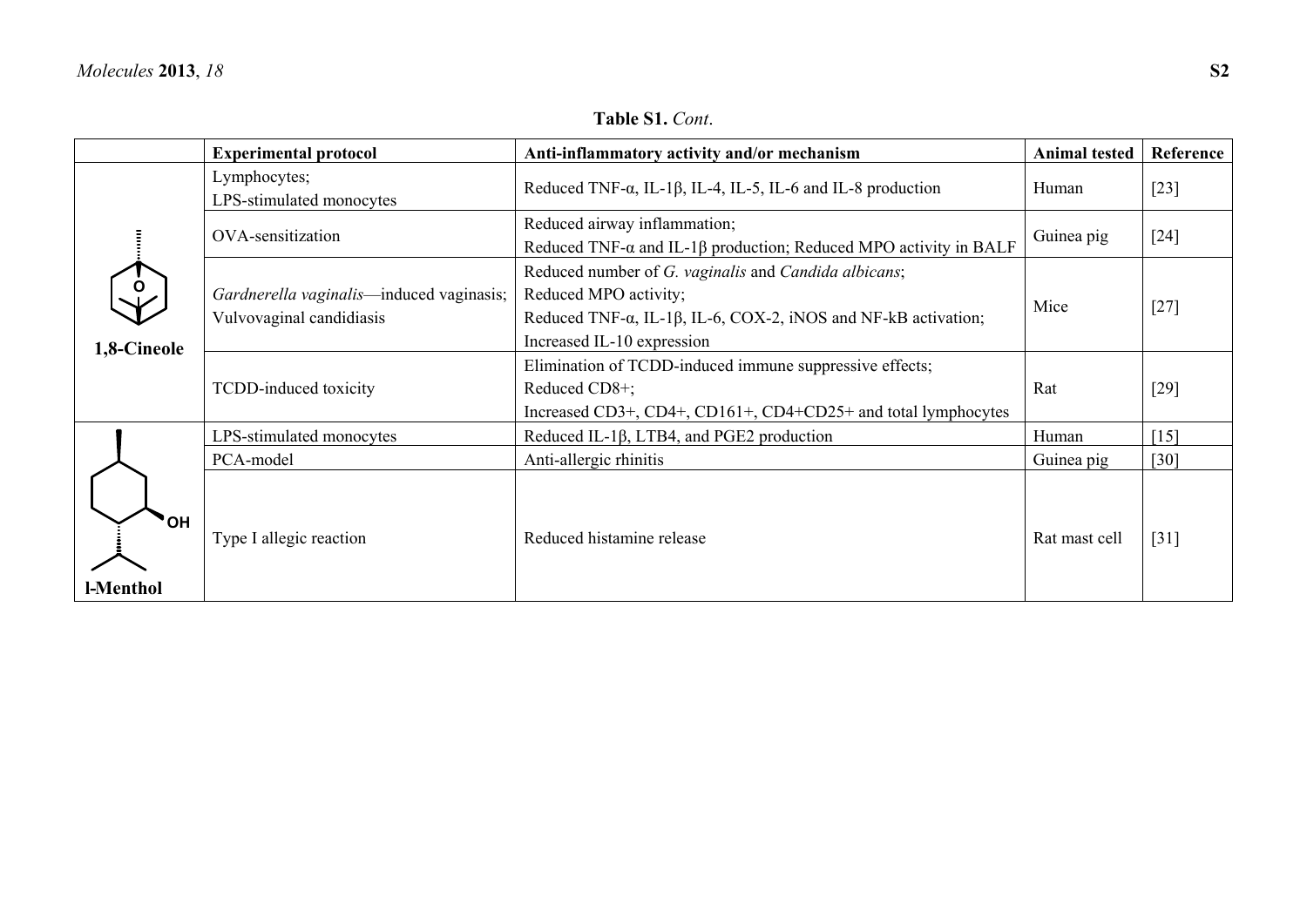|                                         | <b>Experimental protocol</b>                      | Anti-inflammatory activity and/or mechanism                           | <b>Animal tested</b> | Reference |
|-----------------------------------------|---------------------------------------------------|-----------------------------------------------------------------------|----------------------|-----------|
|                                         | PCA-model                                         | Anti-allergic rhinitis                                                | Guinea pig           | $[30]$    |
| $\Omega$<br><b>Menthone</b>             | Type I allegic reaction                           | Reduced histamine release                                             | Rat mast cell        | $[31]$    |
| <sup>'</sup> '' OH<br><b>Neomenthol</b> | Type I allegic reaction                           | Reduced histamine release                                             | Rat mast cell        | $[31]$    |
| . O                                     | OVA-sensitization                                 | Reduced production of PGD2, COX-2, IL-4, IL-5, IL-13, IgE and<br>IgG1 | Balb/c mice          | [37, 43]  |
| $\Omega$                                | Freund's incomplete adjuvant-induced<br>arthritis | Reduced TNF- $\alpha$ and IL-1 $\beta$ production                     | Sprague-Dawly<br>rat | $[46]$    |
| <b>Thymoquinone</b>                     | STZ-induced gestational diabetes                  | Increased IL-2 production;<br>Increased number of T cells (offspring) | Wistar Rat           | $[47]$    |

## **Table S1.** *Cont*.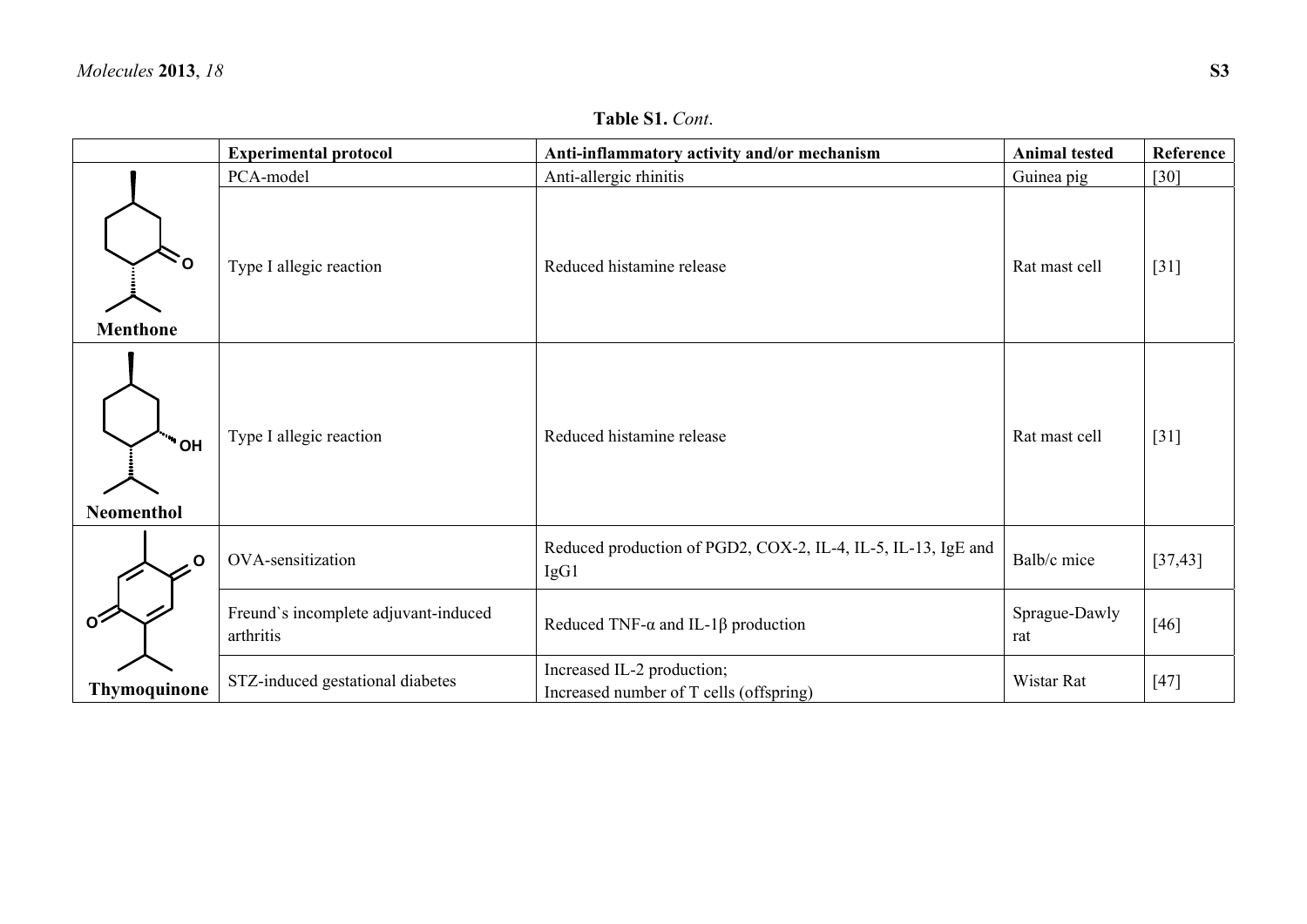## **Table S1.** *Cont*.

|                                                                                                                                     | <b>Experimental protocol</b>        | Anti-inflammatory activity and/or mechanism                                                                                                                                     | <b>Animal tested</b> | Reference   |
|-------------------------------------------------------------------------------------------------------------------------------------|-------------------------------------|---------------------------------------------------------------------------------------------------------------------------------------------------------------------------------|----------------------|-------------|
| .OH<br>Modulatory response;<br>COX-1 and COX-2 assays<br>HO <sup>*</sup><br>Reduced COX-1 and COX-2 expression<br>Thymohydroquinone |                                     |                                                                                                                                                                                 | [48]                 |             |
|                                                                                                                                     | Type I allergic reaction            | Reduced histamine release                                                                                                                                                       | Rat mast cell        | [50]        |
| HO.                                                                                                                                 | Focal cerebral ischemia reperfusion | Reduced ICAM-I, TNF- $\alpha$ and IL-1 $\beta$ production;<br>Reduced number of neutrophils                                                                                     | Rat                  | $[53]$      |
|                                                                                                                                     | TNBA-indiced colitis                | Reduced IL-6 and IL-1 $\beta$ mRNA expression                                                                                                                                   | Mice                 | $[49]$      |
| <b>Borneol</b><br>O<br>$\sqrt{c}-0$<br>$H_3C$                                                                                       | LPS-induced abortion                | Anti-abortive effect;<br>Reduced number of CD4 and T lymphocytes, macrophages;<br>Reduced rate of CD4+/CD8+;<br>Increased IL-10 production;<br>Reduced IFNy and IL-4 production | Mice                 | $[57 - 59]$ |
| <b>Bornyl</b> acetate                                                                                                               |                                     |                                                                                                                                                                                 |                      |             |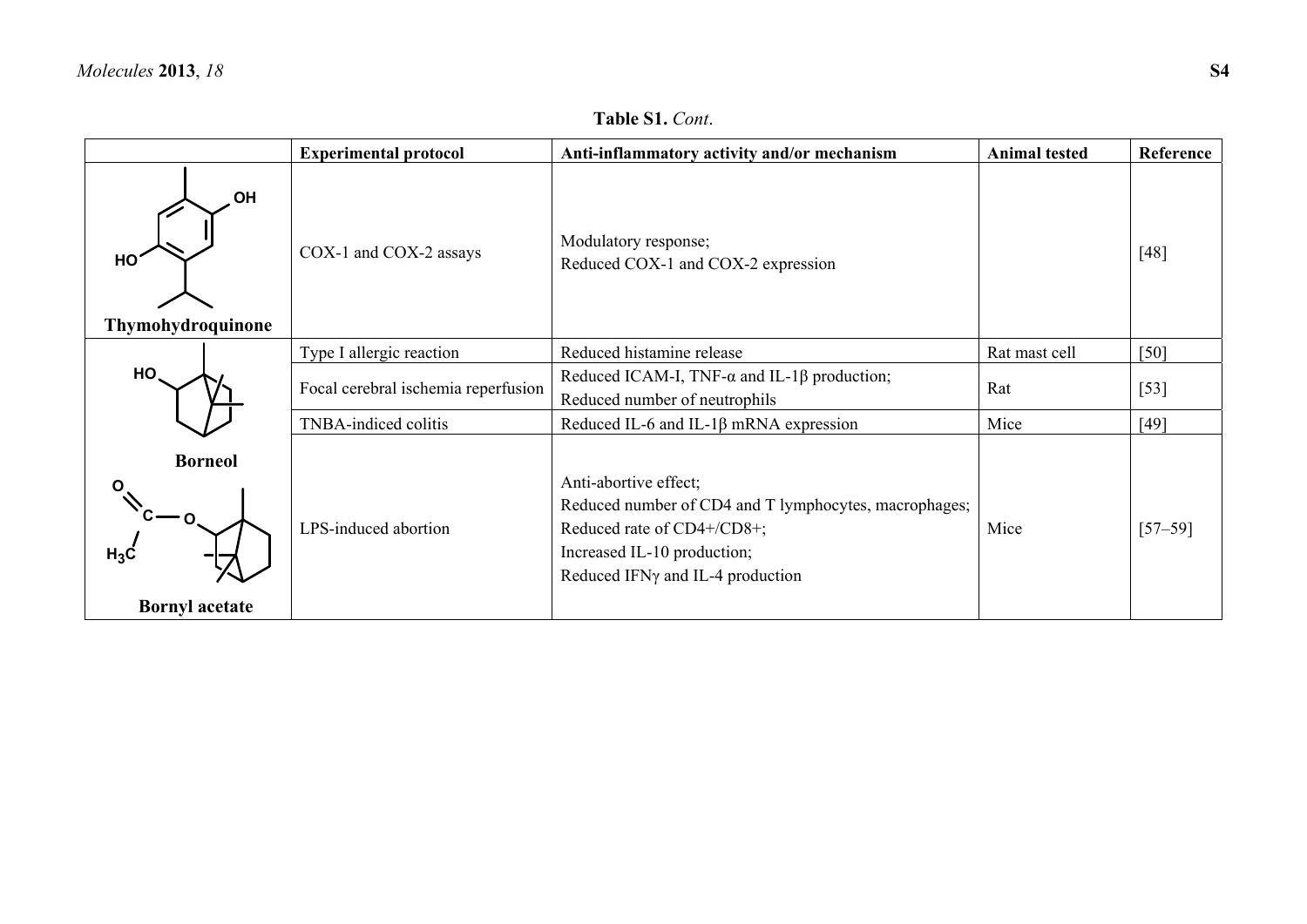|                            | <b>Experimental protocol</b>                                       | Anti-inflammatory activity and/or mechanism                                                                                                              | <b>Animal tested</b>                                            | Reference |
|----------------------------|--------------------------------------------------------------------|----------------------------------------------------------------------------------------------------------------------------------------------------------|-----------------------------------------------------------------|-----------|
|                            | fMLP-stimulated neutrophils                                        | Reduced release of elastase;<br>Calcium channel inactivation                                                                                             | Human                                                           | $[60]$    |
| <b>OH</b><br><b>Thymol</b> | Carrageenan-induced paw edema; Carrageenan-<br>induced peritonitis | Reduced paw edema;<br>Reduced MPO activity;<br>Reduced leukocyte influx                                                                                  | Rat and mice                                                    | [63]      |
|                            | Cell-based transfection assays                                     | Suppression of Cox-2 expression; Activation of<br>PPAR $\alpha$ and $\gamma$                                                                             | Bovine arterial endothelial<br>cells                            | $[70]$    |
|                            | LPS-induced COX-2 expression                                       | Inhibition of COX-2 mRNA                                                                                                                                 | Human macrophage-like<br>U937 cells                             | $[70]$    |
| OH<br>Carvacrol            | Stress protein expression (T cell specific)                        | Immunoregulation;<br>Amplified T cell response to Hsp 70;<br>Promotion of T cell recognition of Hsp 70;<br>Increased number of CD4+CD25+FoxP3+T<br>cells | Mice:<br>Peyer's patches;<br>Hsp70-specific T cell<br>hybridoma | $[67]$    |

**Table S1.** *Cont*.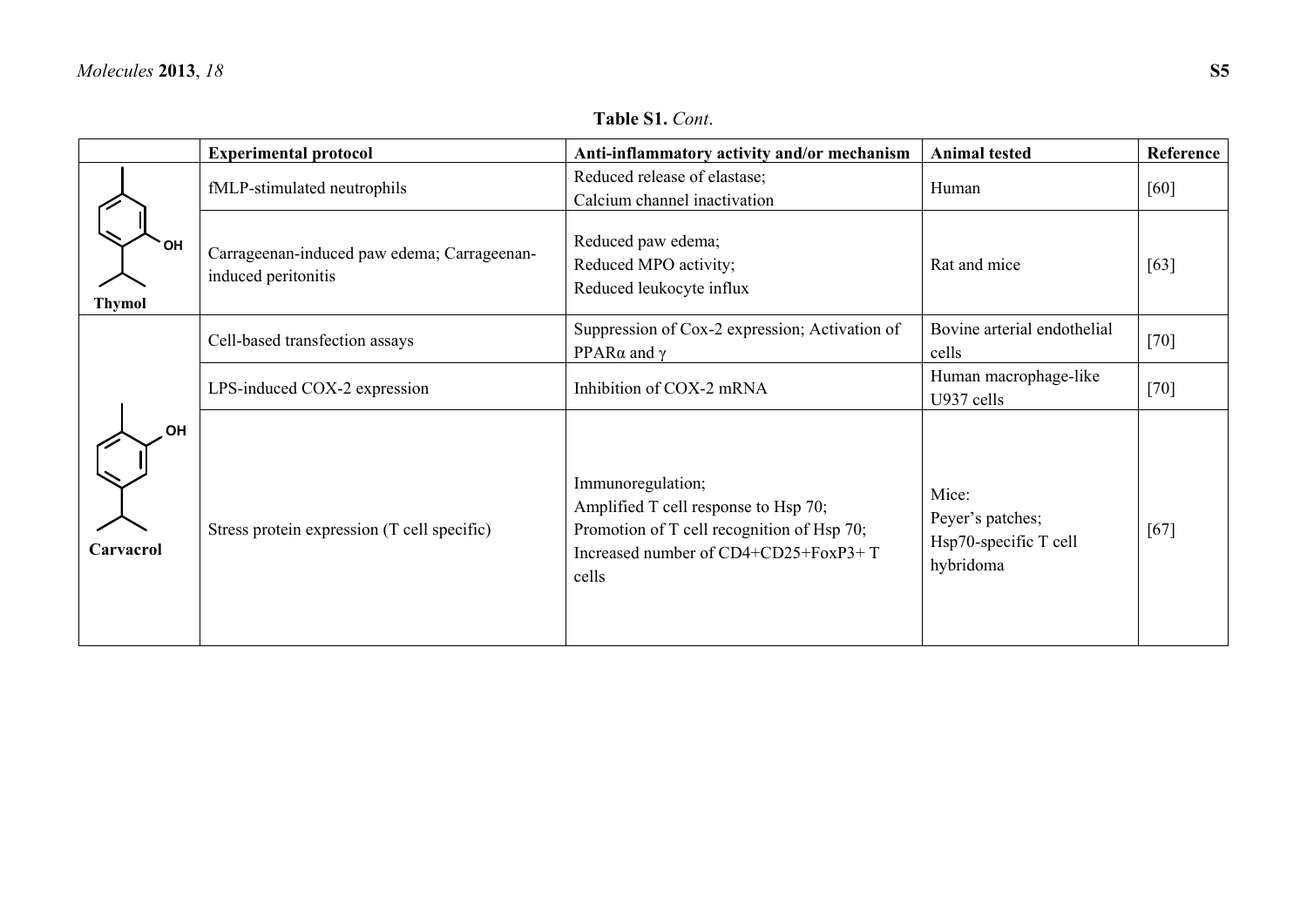|           | <b>Experimental protocol</b>                                                                                                                      | Anti-inflammatory activity and/or mechanism                                                  | <b>Animal tested</b>                       | Reference |
|-----------|---------------------------------------------------------------------------------------------------------------------------------------------------|----------------------------------------------------------------------------------------------|--------------------------------------------|-----------|
|           | High-fat diet                                                                                                                                     | Attenuation of pro-inflammatory cytokines; Inhibition of<br>TLR2 and TLR4-mediated signaling | C57BL/6N mice (visceral<br>adipose tissue) | $[71]$    |
| OH        | <b>Blood lymphocytes</b>                                                                                                                          | Inhibition of lymphocyte proliferation;<br>Annexin-V binding and caspase-3 activation        | Porcine                                    | $[72]$    |
| Carvacrol | Carrageenan-induced pleurisy and paw<br>edema;<br>LPS-induced nitric production                                                                   | Suppressed recruitment of leukocytes;<br>Reduced TNF- $\alpha$ level and nitrite production  | Mice;<br>Murine macrophages                | $[73]$    |
|           | Histamine, dextran and substance P-<br>induced paw edema;<br>TPA and arachidonic acid-induced ear<br>edema;<br>Acetic acid-induced gastric lesion | Reduced paw and ear edema;<br>Reduced gastric lesion                                         | Rat and mice                               | $[75]$    |

**Table S1.** *Cont*.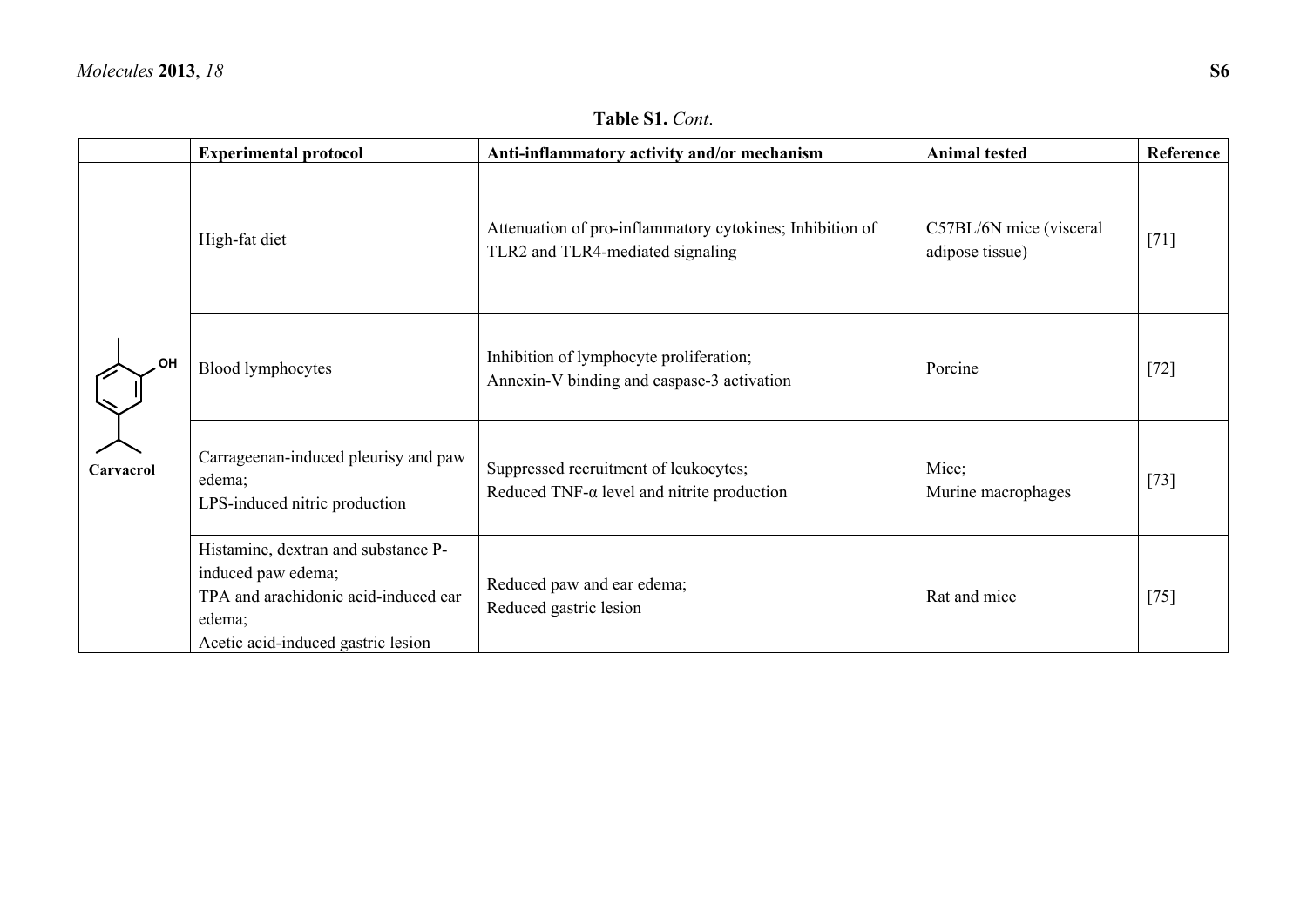|                      | <b>Experimental protocol</b>  | Anti-inflammatory activity and/or mechanism       | <b>Animal tested</b> | Reference |
|----------------------|-------------------------------|---------------------------------------------------|----------------------|-----------|
| OH                   | CFA-induced edema             | Reduced mechanical hypersensitivity and paw edema | Mice                 | [76]      |
| Linalool             | Carrageenan-induced paw edema | Reduced paw edema                                 | Wistar rat           | $[77]$    |
| HO<br>(-)-Linalool   | Carrageenan-induced paw edema | Reduced paw edema                                 | Wistar rat           | $[77]$    |
| <b>HO</b><br>Carveol | COX-2 assay                   | Inhibition of COX-2 activity                      | Ovine                | $[78]$    |

**Table S1.** *Cont*.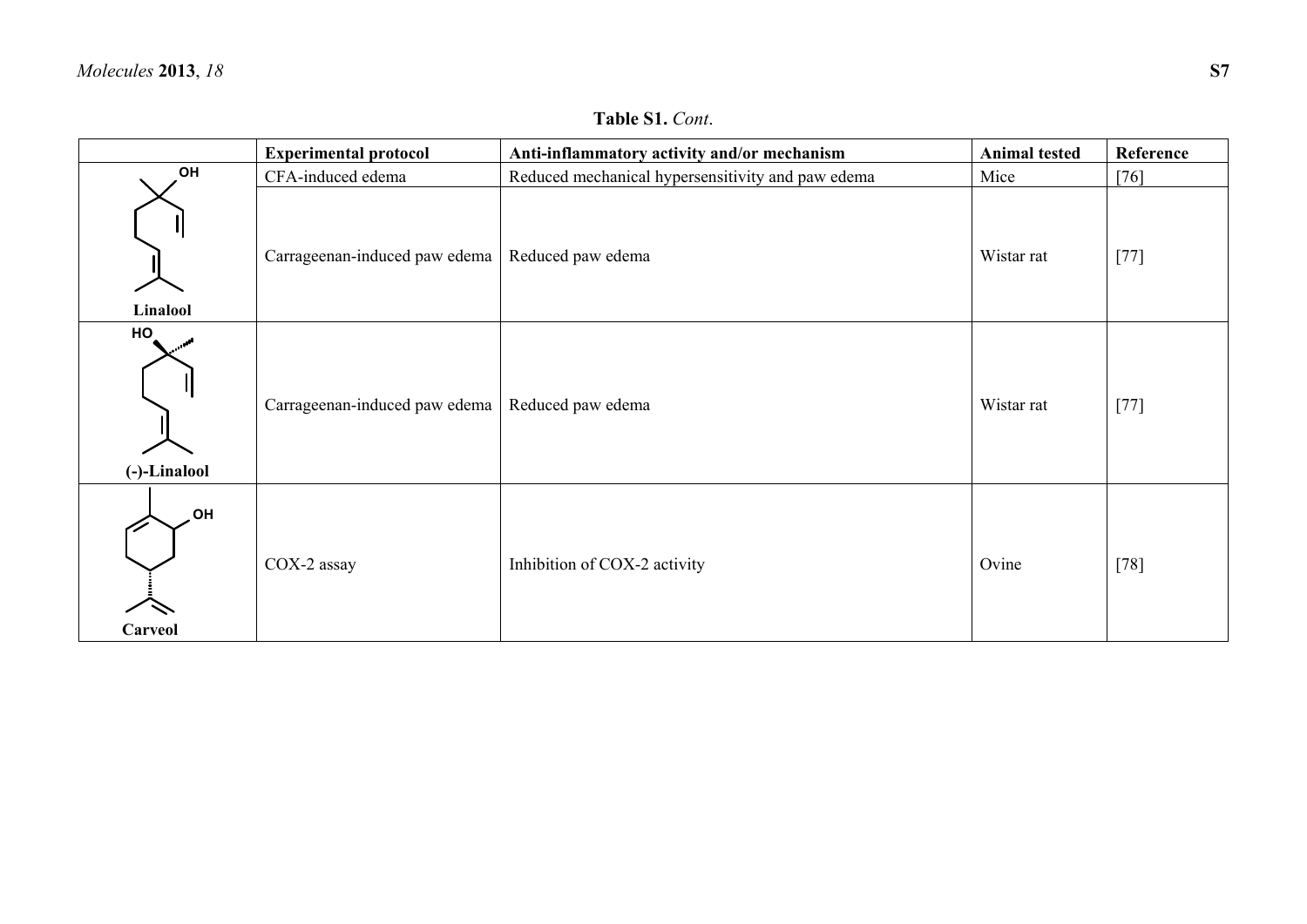| Table S1. Cont. |  |  |
|-----------------|--|--|
|-----------------|--|--|

|                                                | <b>Experimental protocol</b>                                          | Anti-inflammatory activity and/or mechanism                                                                                                                                                         | <b>Animal tested</b> | Reference |
|------------------------------------------------|-----------------------------------------------------------------------|-----------------------------------------------------------------------------------------------------------------------------------------------------------------------------------------------------|----------------------|-----------|
| $\sim_{\mathsf{o}}$<br>Pulegone                | COX-2 assay                                                           | Inhibition of COX-2 activity                                                                                                                                                                        | Ovine                | $[78]$    |
|                                                | COX-2 assay                                                           | Inhibition of COX-2 activity                                                                                                                                                                        | Ovine                | $[78]$    |
|                                                | Induced ear edema                                                     | Inhibited edema formation                                                                                                                                                                           | Rats                 | $[79]$    |
|                                                | COX-2 assay                                                           | Inhibition of COX-2 activity                                                                                                                                                                        | Ovine                | $[78]$    |
| $\alpha$ -Terpinene<br>`" ОН<br>Terpinene-4-ol | LPS-activated peripheral blood monocytes                              | Reduced TNF- $\alpha$ , IL-1 $\beta$ , IL-8 and PGE2<br>production                                                                                                                                  | Human                | [80]      |
|                                                | Gardnerella vaginalis- induced vaginasis;<br>Vulvovaginal candidiasis | Reduced number of G. vaginalis and Candida<br>albicans;<br>Reduced MPO activity;<br>Reduced TNF- $\alpha$ , IL-1 $\beta$ , IL-6, COX-2, iNOS and<br>NF-kB activation;<br>Increased IL-10 expression | Mice                 | $[27]$    |
| OH                                             | COX-2 assay                                                           | Inhibition of COX-2 activity                                                                                                                                                                        | Ovine                | [78]      |
| $\alpha$ -Terpineol                            | Epithelial buccal cells                                               | Suppressed IL-6 production;<br>Increased IL-10 production                                                                                                                                           | Human;<br>macrophage | [103]     |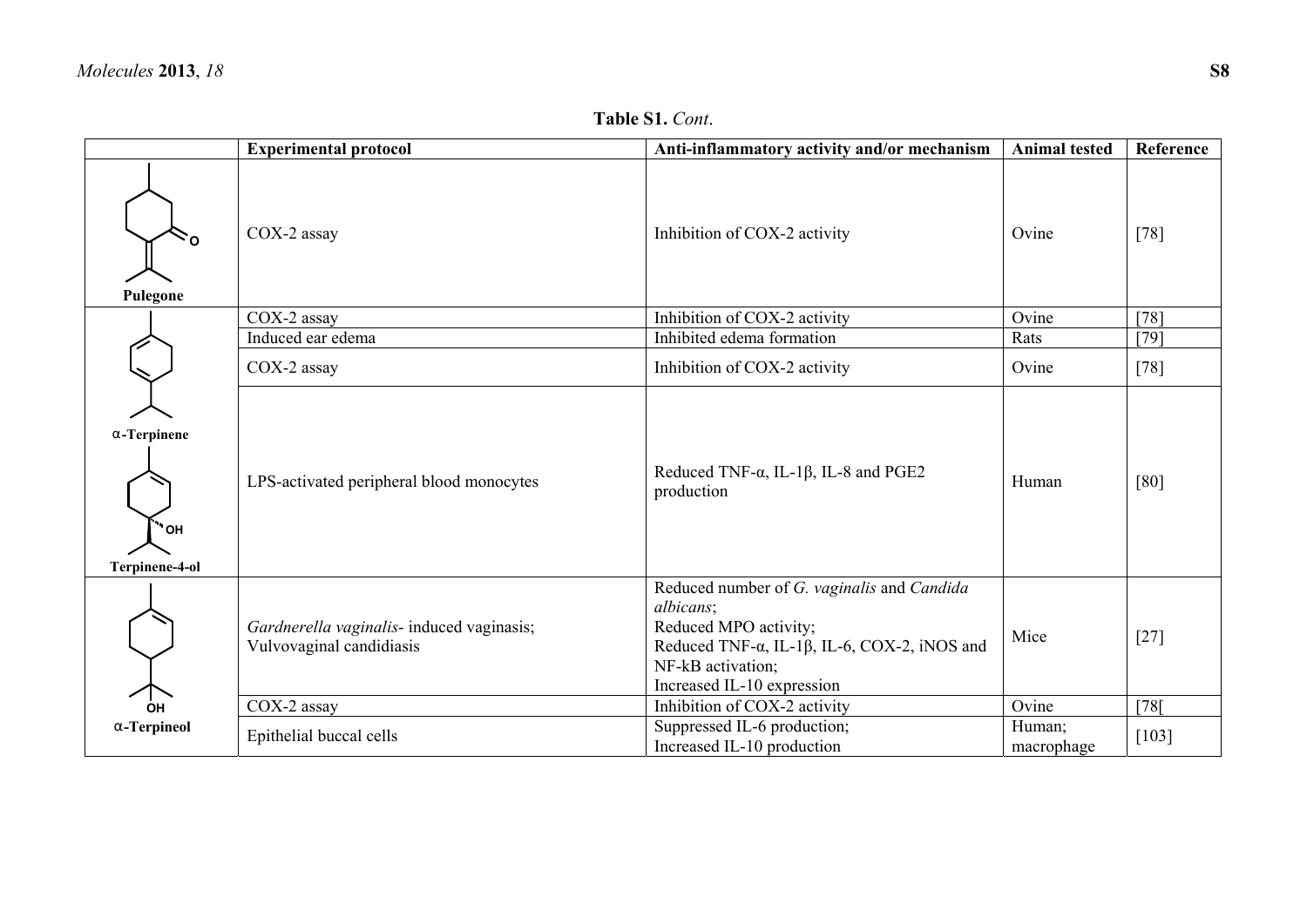**Table S1.** *Cont*.

|                    | <b>Experimental protocol</b>                                          | Anti-inflammatory activity<br>and/or mechanism                                                                                                       | <b>Animal tested</b>            | <b>Reference</b> |
|--------------------|-----------------------------------------------------------------------|------------------------------------------------------------------------------------------------------------------------------------------------------|---------------------------------|------------------|
|                    | Lymphocyte proliferation assay; Cardiac allograft transplant<br>model | Inhibition of lymphocyte<br>proliferation; Prolonged graft<br>survival                                                                               | Rat                             | [81]             |
|                    | Bacterial-induced inflammation                                        | Reduced levels of<br>inflammatory markers                                                                                                            | Raw 264.7<br>macrophages        | [82, 83]         |
| ΟH<br>Geraniol     | LPS-induced NO and PGE2 production;<br>LPS-induced COX-2 expression   | Reduced iNOS mRNA<br>expression;<br>Reduced iNOS enzymatic<br>activity;<br>Reduced COX-2 mRNA<br>expression;<br>Activated PPAR $\alpha$ and $\gamma$ | Raw 264.7<br>macrophages        | [84, 85]         |
|                    | Neutrophil activation                                                 | Reduced TNF- $\alpha$ -induced<br>neutrophil adherence                                                                                               | Human                           | [87]             |
|                    | LPS-induced NO production                                             | Suppressed NO synthesis                                                                                                                              | Murine raw 264.7<br>macrophages | [88]             |
|                    | LPS-induced NO and PGE2 production;<br>LPS-induced COX-2 expression   | Reduced iNOS mRNA<br>expression;<br>Reduced iNOS enzymatic<br>activity; Reduced COX-2<br>mRNA expression;<br>Activated PPAR $\alpha$ and $\gamma$    | Raw 264.7<br>macrophages        | [84, 85]         |
| <b>Citronellal</b> | LPS-induced NO production                                             | Suppressed NO synthesis                                                                                                                              | Murine raw 264.7<br>macrophages | [88]             |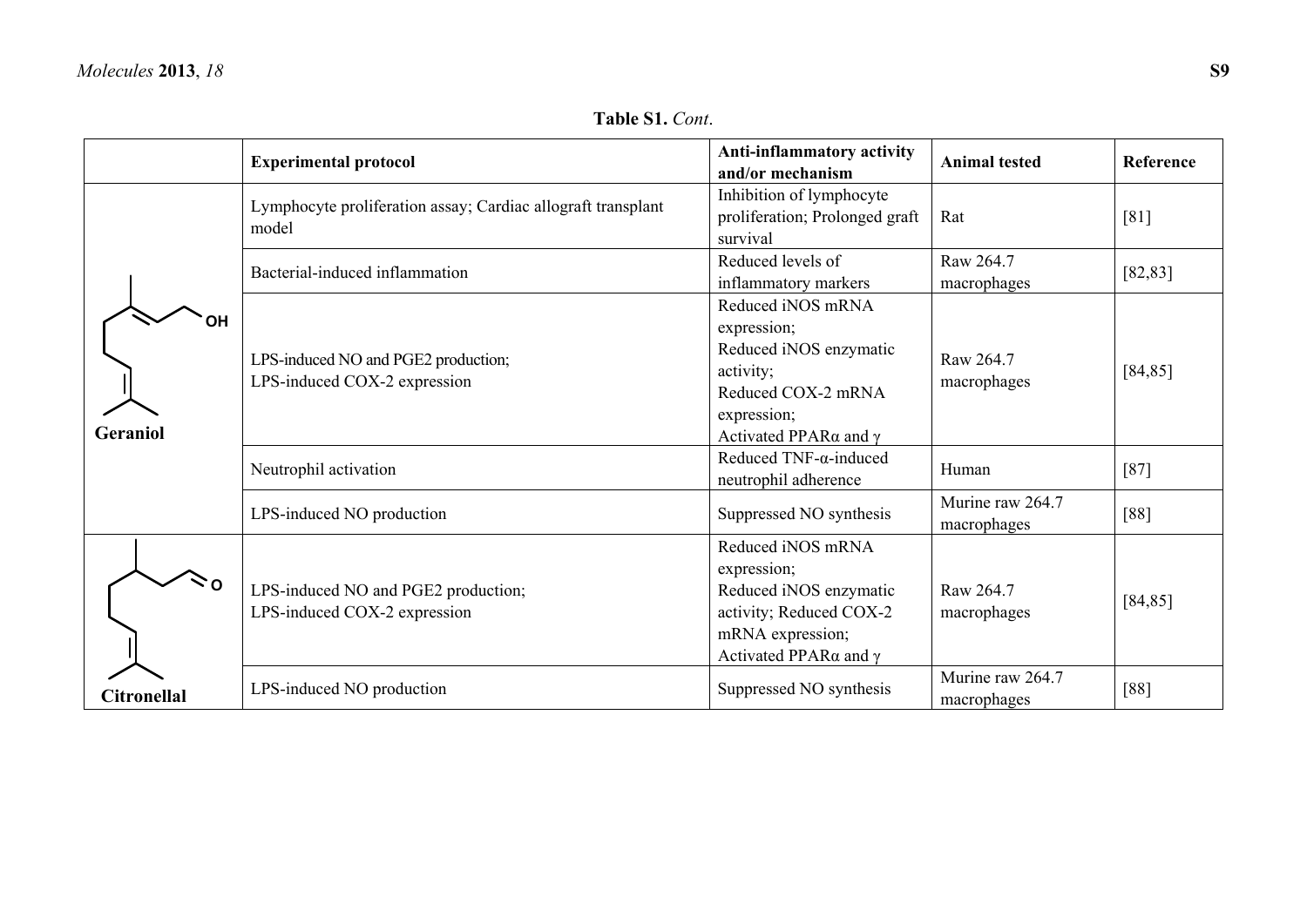**Table S1.** *Cont*.

|                          | <b>Experimental protocol</b>                             | Anti-inflammatory activity and/or<br>mechanism                                                  | <b>Animal tested</b>  | Reference |
|--------------------------|----------------------------------------------------------|-------------------------------------------------------------------------------------------------|-----------------------|-----------|
| ΟH<br><b>Citronellol</b> | Neutrophil activation                                    | Reduced TNF- $\alpha$ -induced neutrophil adherence                                             | Human                 | $[87]$    |
| OH<br>Perillyl alcohol   | DMBA-initiated and TPA-<br>promoted skin tumorigenesis   | Inhibited ODC activity;<br>Reduced thymidine incorporation;<br>Inhibiton of RAS/Raf?ERK pathway | Mice                  | [91]      |
|                          | Neutrophil activation                                    | Reduced TNF- $\alpha$ -induced neutrophil adherence                                             | Human                 | $[87]$    |
|                          | Paw edema;<br>Carrageenan-induced leukocyte<br>migration | Reduced paw edema and leukocyte migration                                                       | Rat                   | $[95]$    |
| Citral                   | LPS-induced NO production                                | Reduced NO production and iNOS expression;<br>Suppressed NF-kB activation                       | Raw 264.7 macrophages | [96]      |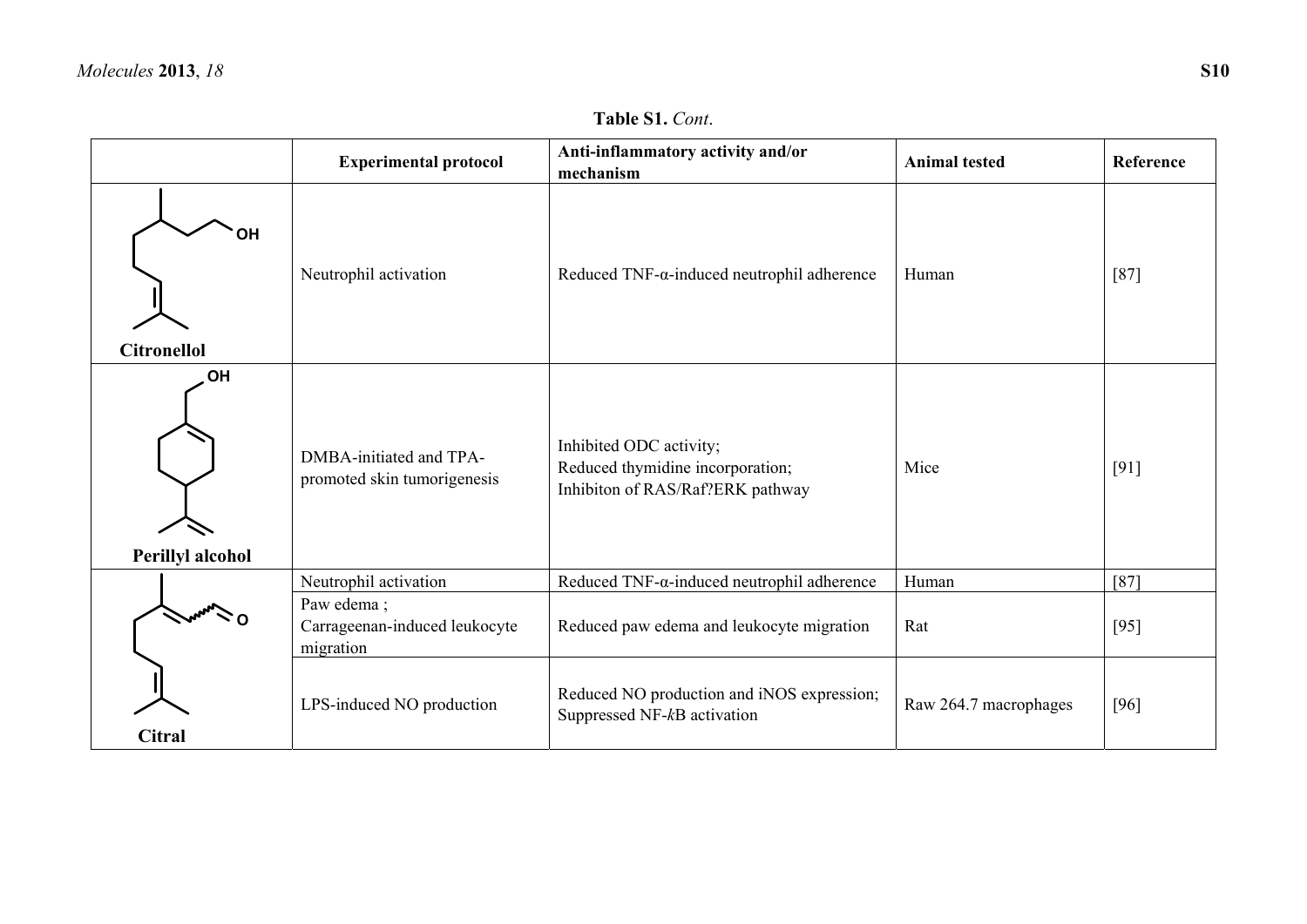| <b>Table S1. Cont.</b> |  |
|------------------------|--|
|------------------------|--|

|          | <b>Experimental protocol</b>               | Anti-inflammatory activity and/or<br>mechanism                                                                                        | <b>Animal tested</b>  | Reference |
|----------|--------------------------------------------|---------------------------------------------------------------------------------------------------------------------------------------|-----------------------|-----------|
|          | LPS-induced NO and PGE2production          | Inhibited NO and PGE2 production;<br>Reduced iNOS and COX-2 expression;<br>Reduced TNF- $\alpha$ , IL-1 $\beta$ , and IL-6 production | Raw 264.7 macrophages | $[97]$    |
|          | Eosinophilic leukemia HL-60 clone 15 cells | Suppressed ROS production and chemotaxis in<br>$p38$ MAPK;<br>Reduced MCP-1 production via NF-kB<br>activation                        | Human                 | [98]      |
| Limonene | LPS-induced pleurisy                       | Reduced cell migration                                                                                                                | Mice                  | $[102]$   |
|          | Epithelial buccal cells                    | Suppressed NO production;<br>Reduced IFN- $\gamma$ an IL-4 production;<br>Suppressed IL-6 production;<br>Increased IL-10 production   | Human;<br>macrophage  | [103]     |
| Myrcene  | LPS-induced pleurisy                       | Reduced cell migration;<br>Suppressed NO production;<br>Reduced IFN- $\gamma$ an IL-4 production                                      | Mice                  | $[102]$   |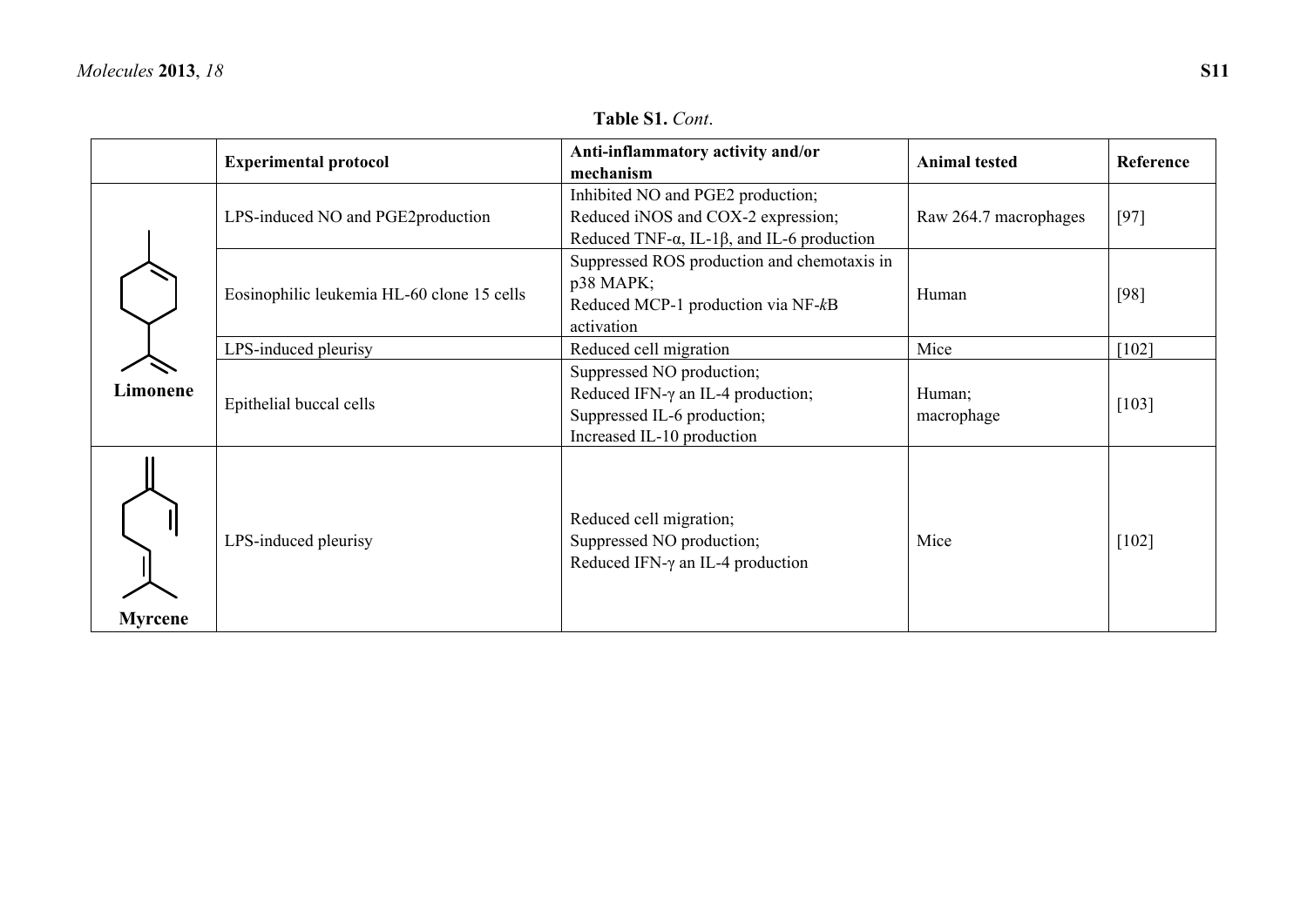## **Table S1.** *Cont*.

|                                    | <b>Experimental protocol</b>                   | Anti-inflammatory activity and/or mechanism                                                | Animal<br>tested | Reference |
|------------------------------------|------------------------------------------------|--------------------------------------------------------------------------------------------|------------------|-----------|
| HO.<br>ہ ۔<br>Perillic acid        | Immuno assays                                  | Immunostimulatory activity;<br>Increased number of white blood cells and total<br>antibody | Balb/c mice      | $[105]$   |
| Ο                                  | Immuno assays                                  | Immunostimulatory activity;<br>Increased number of white blood cells and total<br>antibody | Balb/c mice      | $[105]$   |
| Carvone                            | Neutrophil activation                          | Reduced TNF- $\alpha$ -induced neutrophil adherence                                        | Human            | $[87]$    |
| <b>OH</b><br>Hydroxydihydrocarvone | Carrageenan-induced paw<br>edema; MPO activity | Reduced paw edema, MPO activity and neutrophil<br>recruitment                              | Rat              | $[106]$   |